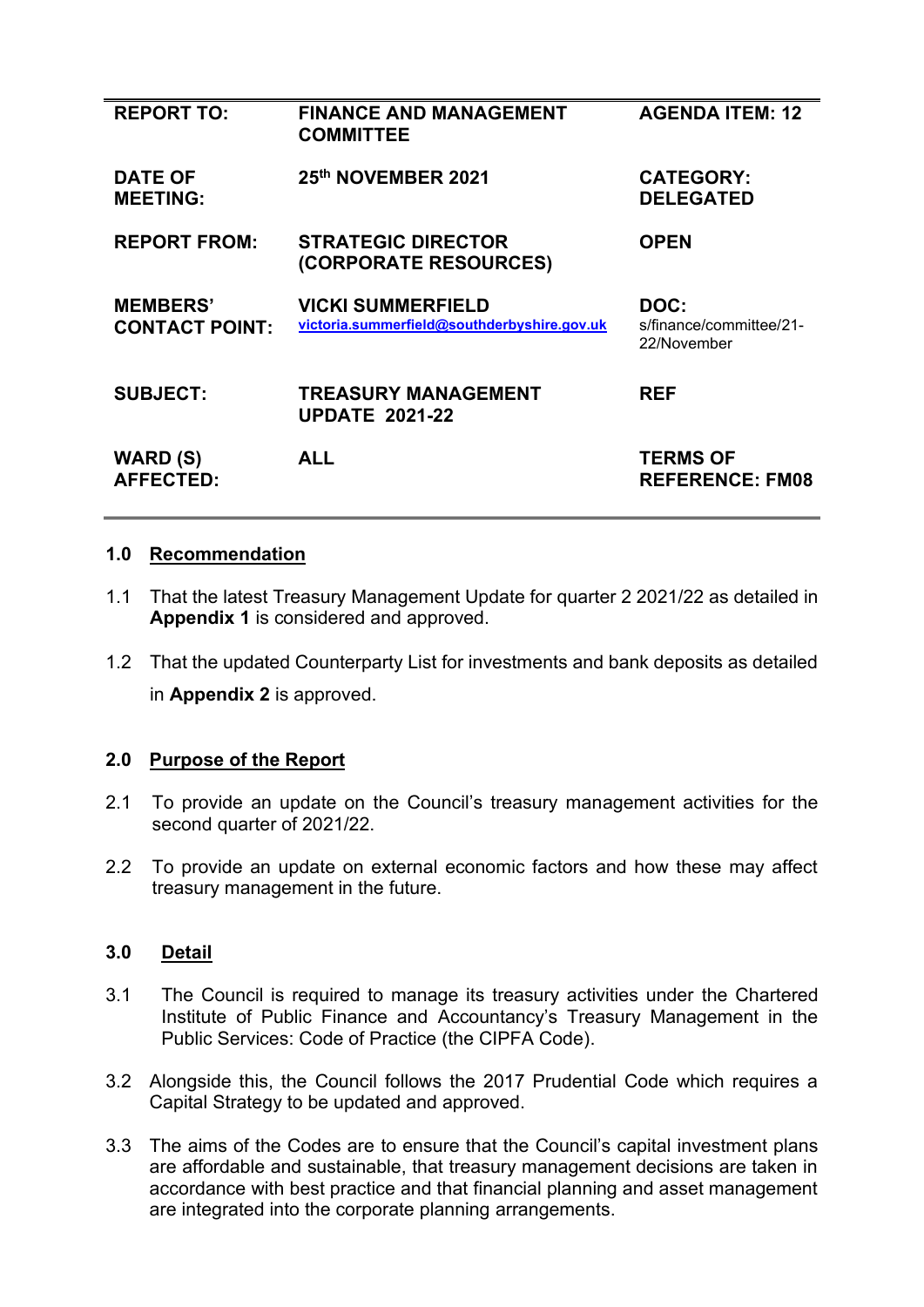- 3.4 The Council reports the treasury activities quarterly and the Treasury Strategy annually to this Committee. The Capital Strategy was last reported to Council in January 2019.
- 3.5 Details of the treasury activities for quarter 2 are attached in Appendix 1 but a summary of key local information is also contained in the following paragraphs.

### **Treasury Management Summary**

3.6 The following table shows the level of cash balances held and the borrowing liability in June 2021 and September 2021.

|                           | 30.06.21<br><b>Balance</b> | Movement | 30.09.21<br><b>Balance</b> | Average<br>Rate |
|---------------------------|----------------------------|----------|----------------------------|-----------------|
|                           | £m                         | £m       | £m                         | %               |
| Long-term borrowing:      |                            |          |                            |                 |
| Fixed                     | 47,423                     | $\Omega$ | 47,423                     | 3.19%           |
| Variable                  | 10,000                     | 0        | 10,000                     | 0.35%           |
| Short-term borrowing      | 89                         | 0        | 89                         | 0.00%           |
| <b>Total borrowing</b>    | 57,512                     | 0        | 57,512                     |                 |
| Long-term investments     | 4,000                      | $\Omega$ | 4,000                      |                 |
| Short-term investments    | 53,500                     | $-9,500$ | 63,000                     | 0.10%           |
| Cash and cash equivalents | 3,213                      | 95       | 3,118                      | 0.00%           |
| <b>Total investments</b>  | 60,544                     | $-9,405$ | 70,118                     |                 |
| Net borrowing             | $-3,032$                   | $-9,405$ | $-12,606$                  |                 |

- 3.7 The table above shows that the cash balances have increased in the year, mainly due to additional Government grants received and less capital expenditure due to the pandemic.
- 3.8 The Council holds varying types of deposits, and the charts below show how the investment portfolio compares to other local district authorities.



3.9 As can be seen from the above, the unsecured funds held by other local authorities is a much higher percentage of their overall investment portfolio which will produce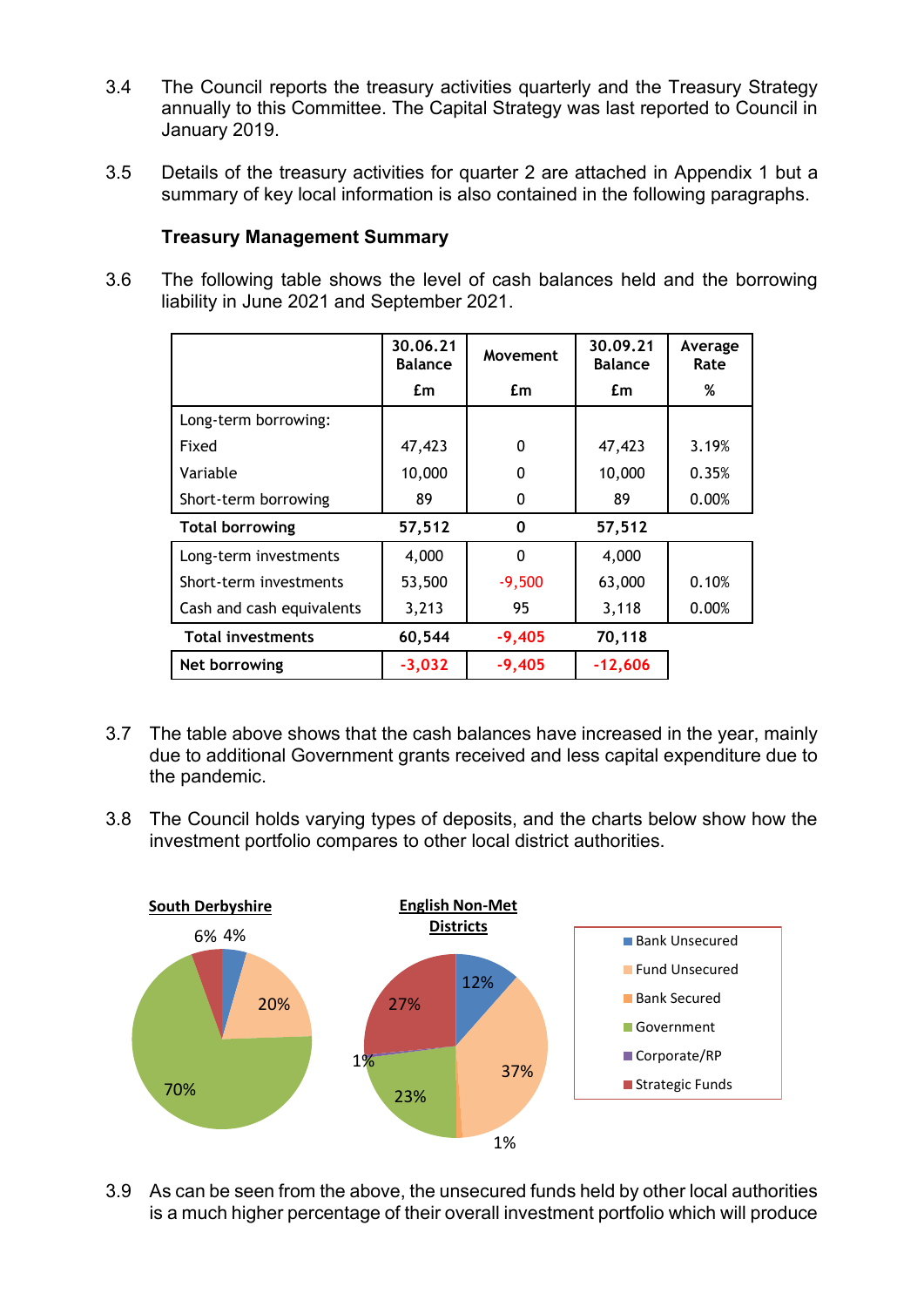higher yields. However, the bail in exposure of these authorities is significantly higher than the Council who invests funds in a much more secure manner.

- 3.10 Average rates of return on investments is still low but the CCLA fund is a longerterm investment that is currently returning an average of over 4%. The budget does not include a return at this level and therefore it is a benefit in year to the General Fund and HRA.
- 3.11 HRA debt is profiled for repayment over a twenty-year period and money is being set-aside each year in the Debt Repayment Reserve. The profiled repayment is listed in the following table.

|                                  | <b>Type</b> | Value  | Rate | <b>Maturity</b> |
|----------------------------------|-------------|--------|------|-----------------|
| <b>Loan Profile</b>              |             | £'000  | %    |                 |
| <b>Public Works Loan Board</b>   | Variable    | 10,000 | 0.23 | 2021/22         |
| Public Works Loan Board          | Fixed       | 10,000 | 2.70 | 2023/24         |
| Public Works Loan Board          | Fixed       | 10,000 | 3.01 | 2026/27         |
| Public Works Loan Board          | Fixed       | 10,000 | 3.30 | 2031/32         |
| Public Works Loan Board          | Fixed       | 10,000 | 3.44 | 2036/37         |
| Public Works Loan Board          | Fixed       | 7,423  | 3.50 | 2041/42         |
| <b>Total Long-term borrowing</b> |             | 57,423 |      |                 |
| Short-term Parish Council Loans  |             | 89     | 0.00 |                 |
| <b>Total borrowing</b>           |             | 57,512 |      |                 |

#### **Counterparty Limits**

- 3.12 The Council utilises a Treasury Adviser to provide updates on the financial markets and guide on the most secure financial institutions to invest surplus cash with.
- 3.13 A counterparty investment limit is approved by this Committee quarterly and the Council must report any breaches. A summary table is included within **Appendix 1** to show the maximum balances on deposit during the quarter.
- 3.14 There have been no breaches of the counterparty limits to report during the year.

#### **4.0 Financial Implications**

4.1 As detailed in the report

#### **5.0 Corporate Implications**

5.1 None directly